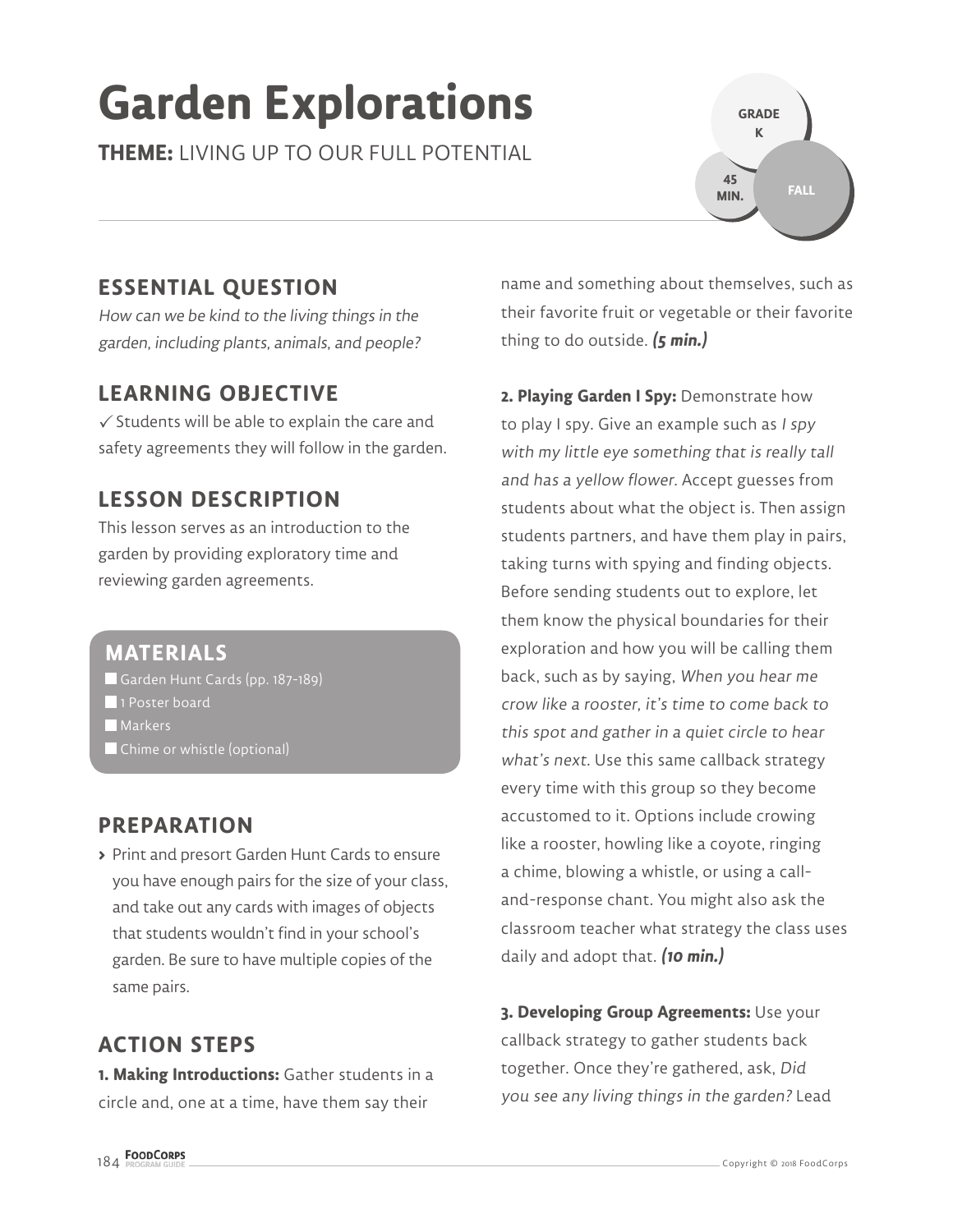students to consider how they could care for the living plants and creatures, including themselves, while they are in the garden. Explain, It's important that we pay attention and keep all those living things safe and cared for. Ask the following questions, one at a time: How can we keep plants safe and cared for? How can we keep insects and other critters safe and cared for? How can we keep each other safe and cared for? As students share answers to each question, summarize their ideas, and develop a few care and safety agreements that they can follow when they are in the garden. Keep the agreements as brief as possible. Record these so you can refer to them each time this group visits the garden. **(10 min.)**



**4. Touring Care and Safety Agreements:** Create fun, physical, and interactive ways to review the care and safety agreements. For example, if you have the agreement Feet on the path! have students march in place and chant the agreement. Or, for Harvest with two hands, have them raise two hands and wiggle their fingers. So when you need to remind students about the agreement later, you have a hand gesture to reinforce it. Consider taking students on a tour or parade through the garden to practice the agreements. As you're marching, ask questions such as, Can I pick this? Have students chant back an agreement such as Ask before trying. **(5 min.)**

**5. Playing Garden Hunt Matching Game:** Show students the Garden Hunt Cards, and explain that they'll play a game where they'll find their partner by finding who has the same card. Once they find their partner, have the pair hunt around in the garden for what is pictured on their card. After they've found their object, tell them to come back to your gathering space. Whenever a pair comes back, send them out for a second or third round by giving them a new object to find. As they play, walk around the garden and reinforce the expectations by saying things such as, You're being very careful to protect our plants by staying on the pathways! or It was thoughtful of you to leave that worm alone when you found it. Also remind students that when we care for the edible plants (i.e., the plants we eat) growing in the garden, we are caring for the people who will eat them after they are harvested. **(10 min.)**

After the class has finished, create an illustrated poster that you can continue to post agreements on and refer to in future lessons.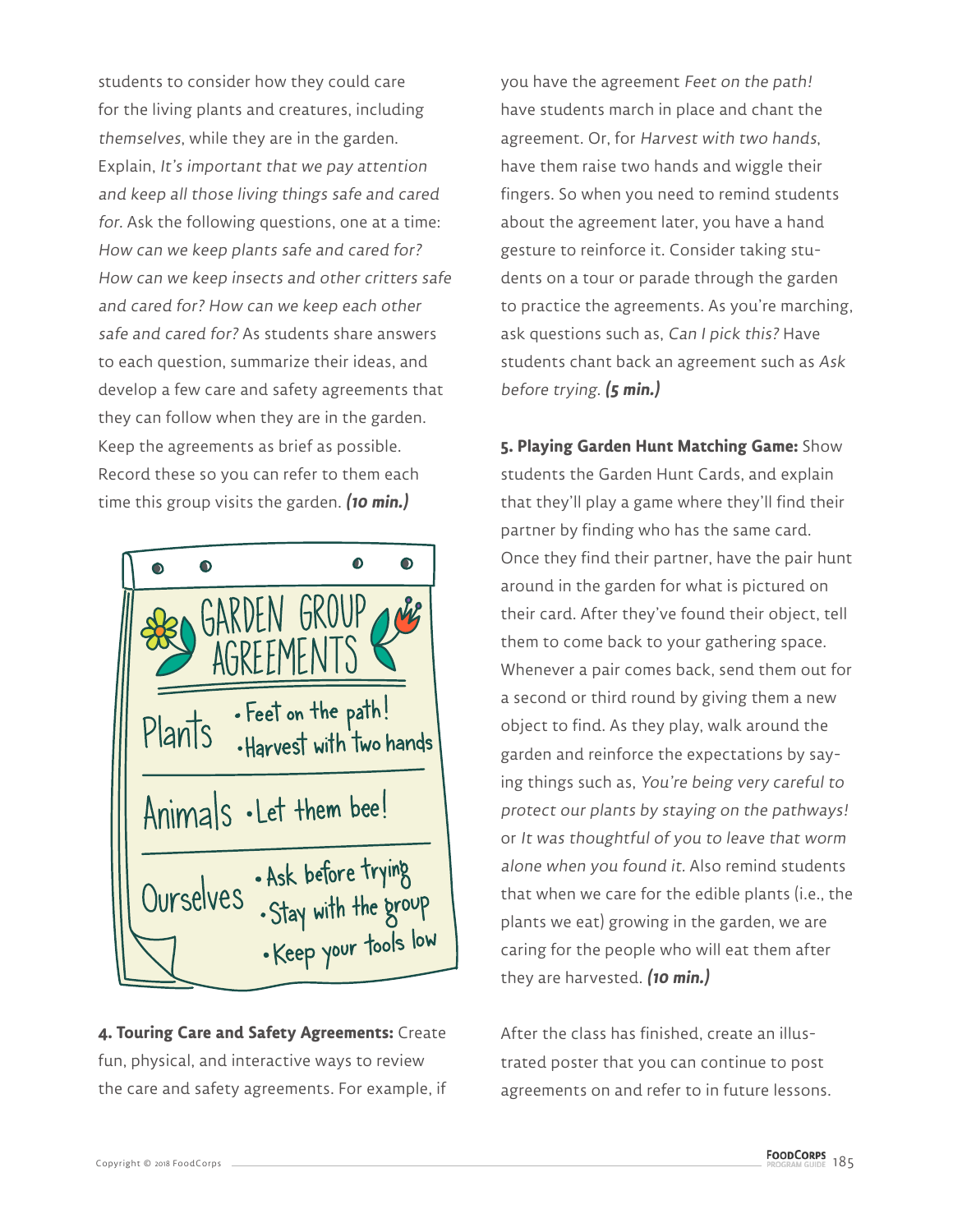Include the agreements you developed together, including at least one example under each of the following three headings: Taking Care of Plants, Taking Care of Animals, and Taking Care of Ourselves.

#### **REFLECTION**

Have students discuss the following questions in small groups, then share with the class: **(5 min.)**

- **•** What was your favorite thing you saw in the garden today?
- **•** What do you look forward to doing in the garden?
- **•** What is one of the care and safety agreements that's important to remember while you're in the garden?
- **•** Why is it important to be safe and show care in the garden?

### **ADAPTATIONS**

**Variation:** Instead of using the Garden Hunt Cards, you can pass out leaves you've picked from different plants in the garden. Then students can find their classmate with the same leaf and together find the plant that the leaf belongs to.

**Art:** Once students find their object, have them sit with their partner and each draw the object on paper. Alternately, have students draw a map of the garden.

## **ACADEMIC CONNECTIONS**

English Language Arts Common Core State **Standards** 

#### **CCSS.ELA-LITERACY.SL.K.1.A**

Follow agreed-upon rules for discussions (e.g., listening to others and taking turns speaking about the topics and texts under discussion).





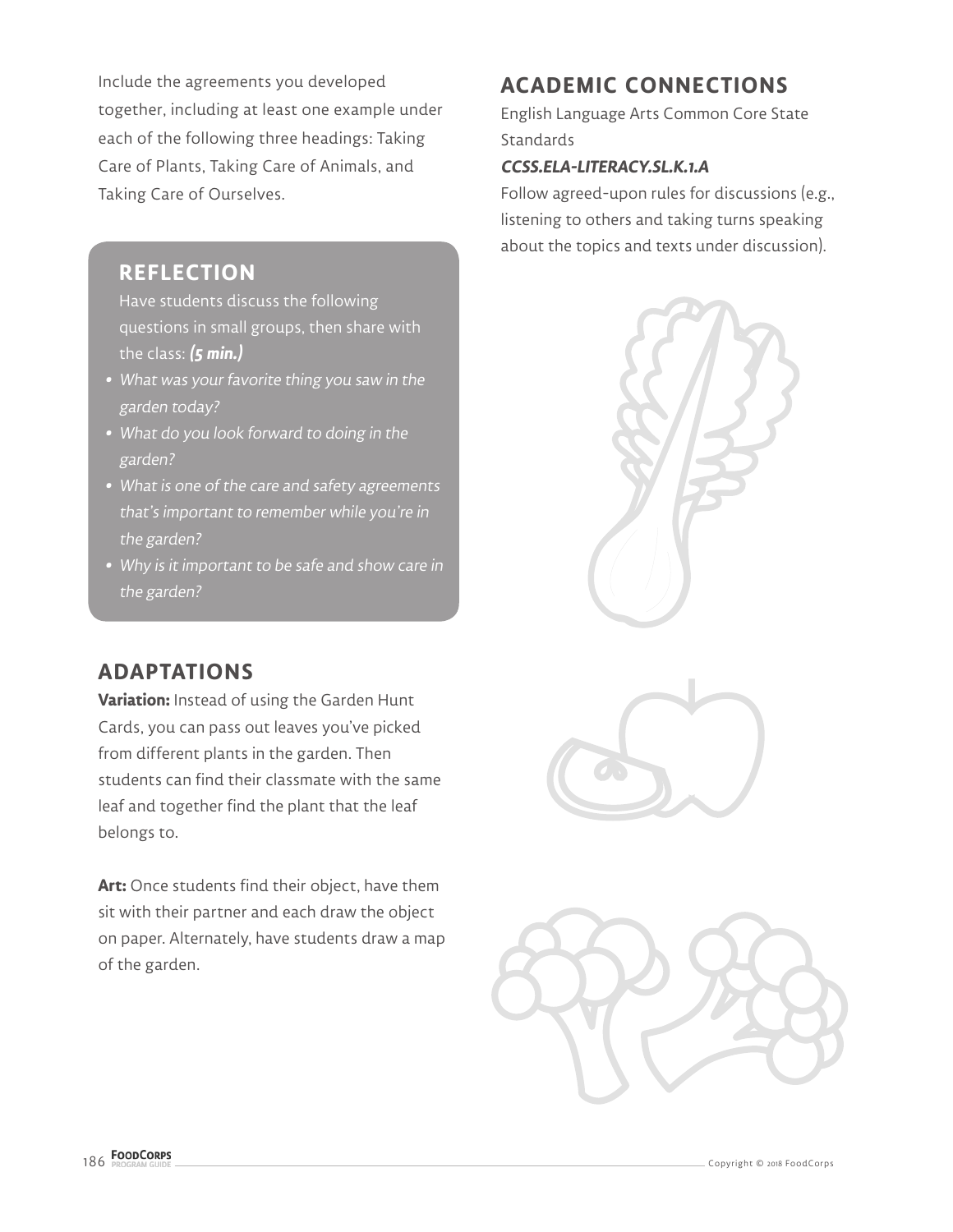# **Garden Hunt Cards**

![](_page_3_Picture_1.jpeg)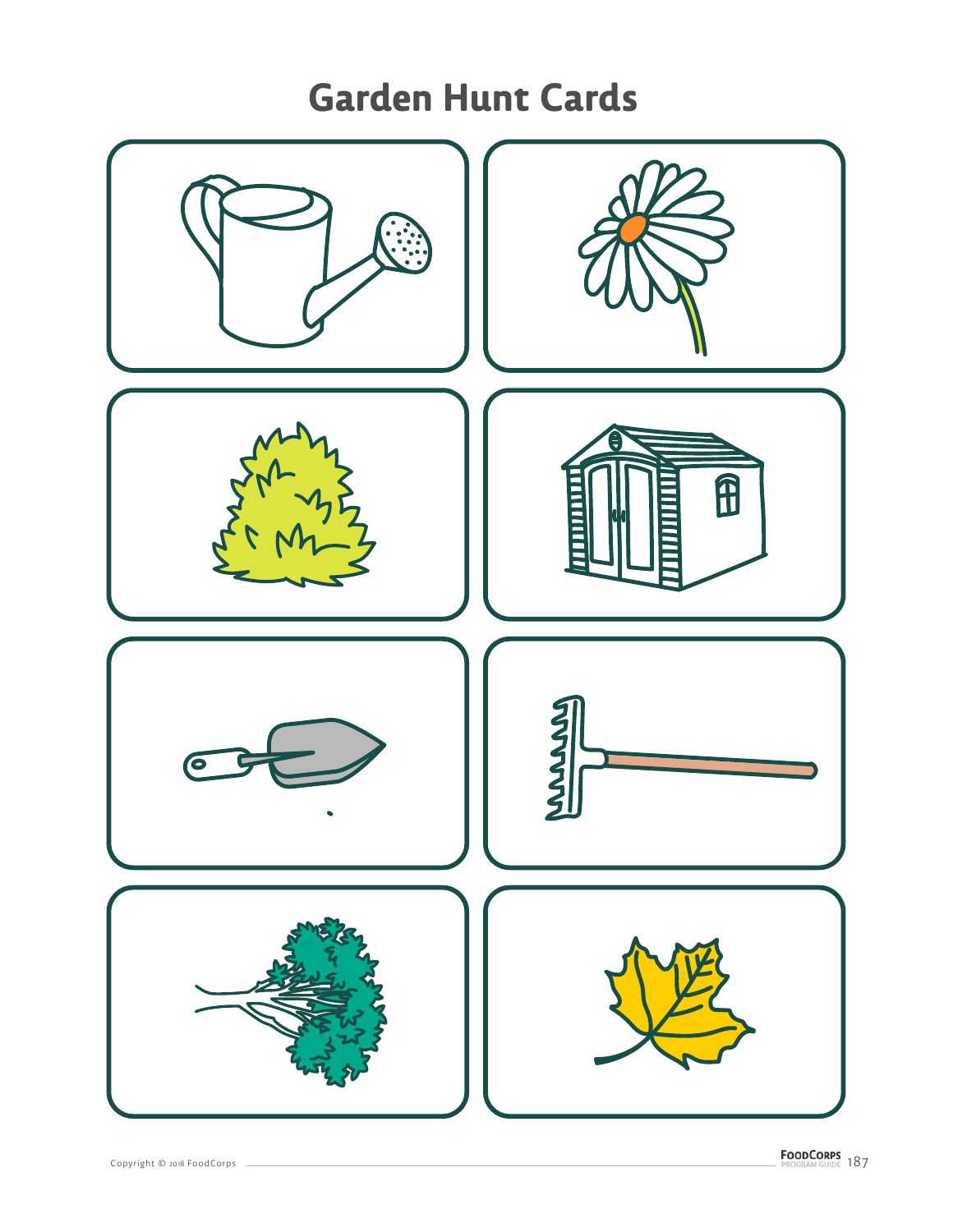# **Garden Hunt Cards**

![](_page_4_Picture_1.jpeg)